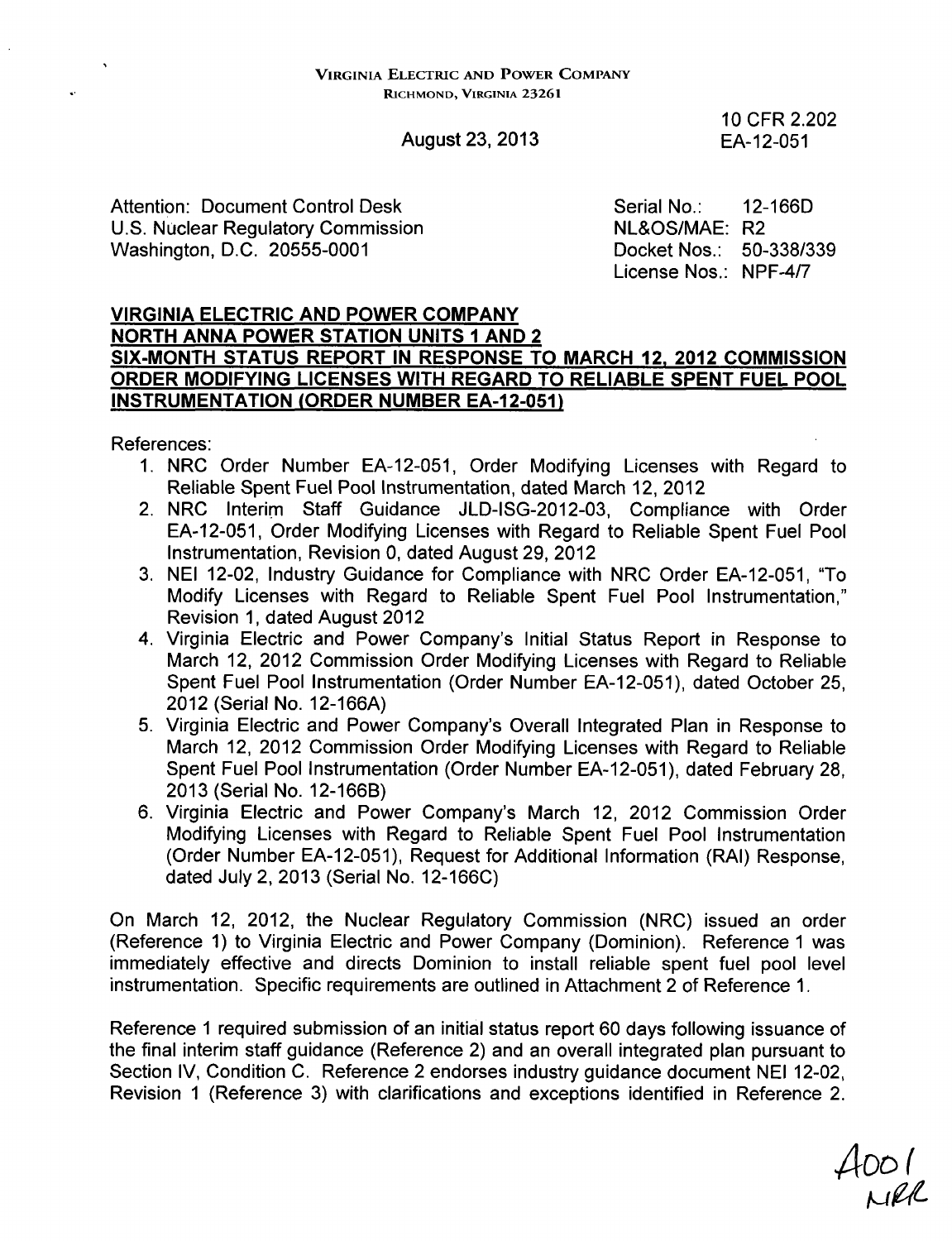Serial No. 12-166D Docket Nos. 50-338/339 Six Month Status Report - Order EA-12-051 Page 2 of **3**

Reference 4 provided Dominion's initial status report regarding mitigation strategies, Reference 5 provided Dominion's overall integrated plan, and Reference 6 provided a response to a request for additional information (RAI).

Reference **1** requires submission of a status report at six-month intervals following submittal of the overall integrated plan. Reference 3 provides direction regarding the content of the status reports. The six-month status report (pursuant to Section IV, Condition C.2, of Reference 1) delineates the progress made in implementing the requirements of Reference 1 and is provided as an attachment to this letter. The attached report provides an update of milestone accomplishments since the response to the RAI (Reference 6) including any changes to the compliance method, schedule, or need for relief and the basis, if any.

If you have any questions, please contact Ms. Margaret Earle at (804) 273-2768.

Sincerely,

Eugene S. Grecheck Vice President Nuclear Engineering and Development

Attachment

Commitments made by this letter: No new Regulatory Commitments

)

COMMONWEALTH OF VIRGINIA

COUNTY OF HENRICO

The foregoing document was acknowledged before me, in and for the County and Commonwealth aforesaid, today by Eugene S. Grecheck who is Vice President Nuclear Engineering and Development of Virginia Electric and Power Company. He has affirmed before me that he is duly authorized to execute and file the foregoing document in behalf of the Company, and that the statements in the document are true to the best of his knowledge and belief.

Acknowledged before me this 23<sup>rd</sup> day of August 10.13.

My Commission Expires: December 31, 2016

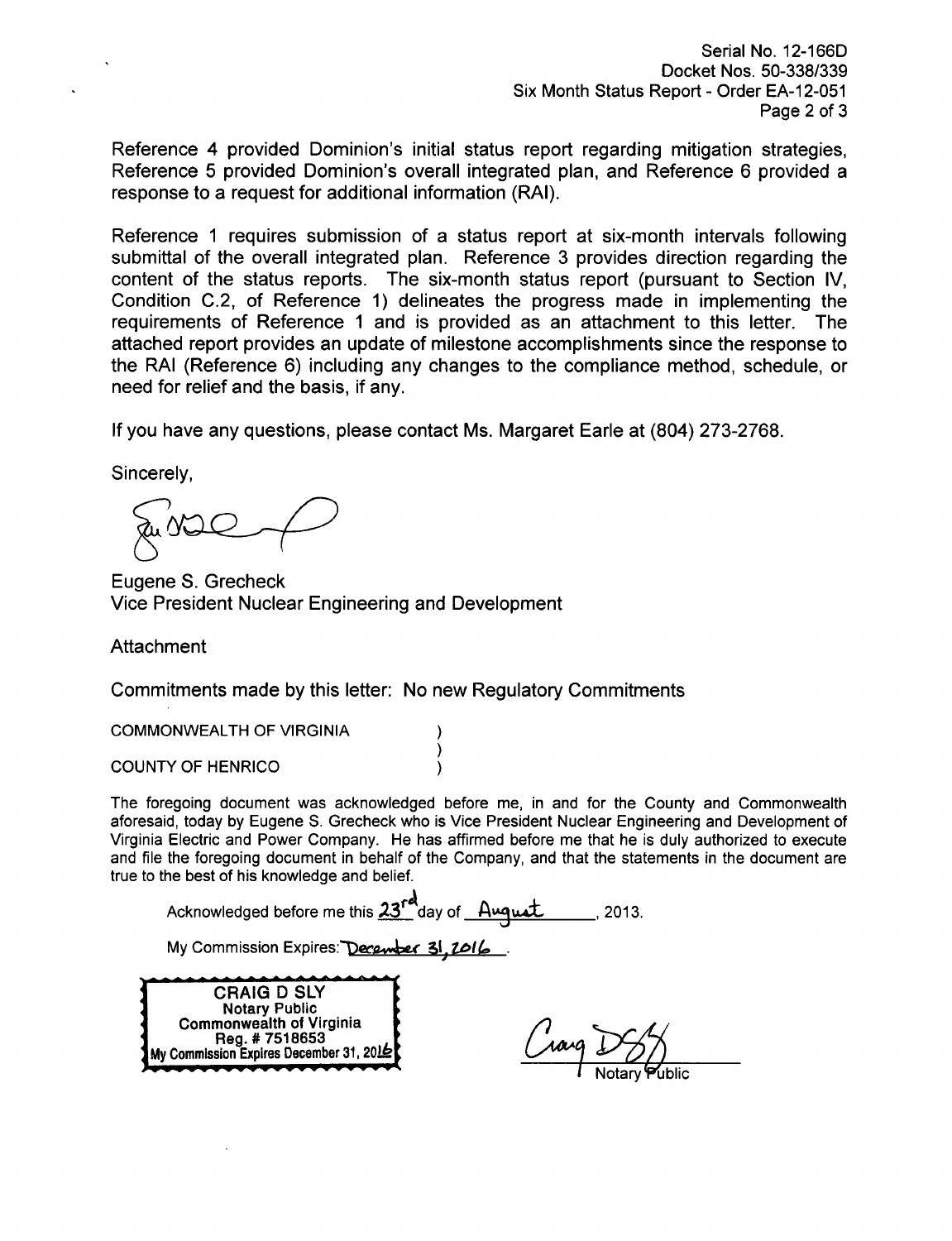Serial No. 12-166D Docket Nos. 50-338/339 Six Month Status Report - Order EA-12-051 Page 3 of **3**

cc: Director of Office of Nuclear Reactor Regulation U. S. Nuclear Regulatory Commission One White Flint North Mail Stop 13H16M 11555 Rockville Pike Rockville, MD 20852-2738

> U. S. Nuclear Regulatory Commission, Region II Regional Administrator Marquis One Tower 245 Peachtree Center Ave., NE Suite 1200 Atlanta, Georgia 30303-1257

Dr. V. Sreenivas NRC Project Manager North Anna U. S. Nuclear Regulatory Commission One White Flint North Mail Stop 08 G-9A 11555 Rockville Pike Rockville, MD 20852-2738

Ms. K. R. Cotton Gross NRC Project Manager Surry U. S. Nuclear Regulatory Commission One White Flint North Mail Stop 08 G-9A 11555 Rockville Pike Rockville, MD 20852-2738

Ms. J. A. Kratchman U. S. Nuclear Regulatory Commission One White Flint North Mail Stop 09 D2 11555 Rockville Pike Rockville, MD 20852-2738

NRC Senior Resident Inspector North Anna Power Station

Mr. J. E. Reasor, Jr. Old Dominion Electric Cooperative Innsbrook Corporate Center, Suite 300 4201 Dominion Blvd. Glen Allen, Virginia 23060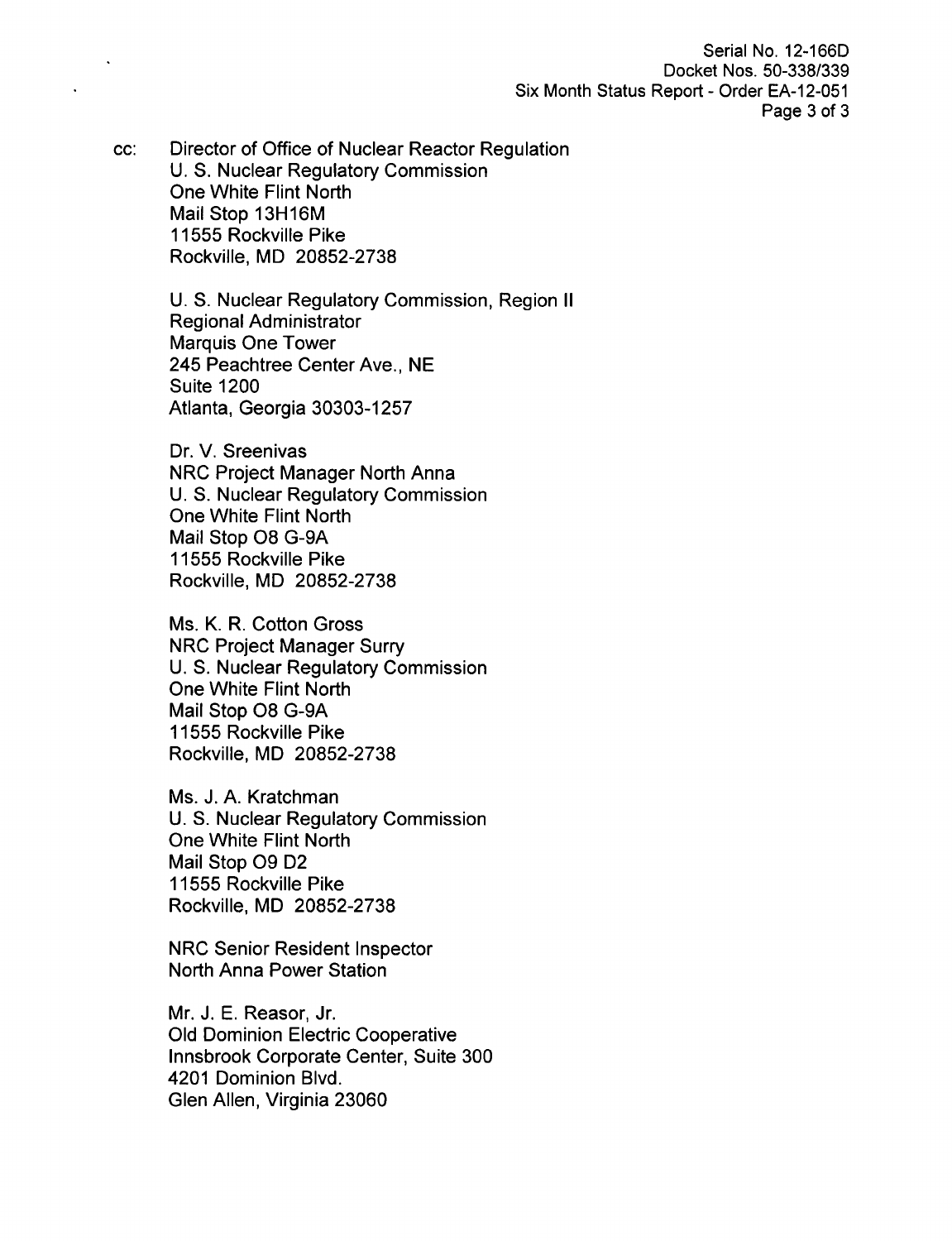Serial No. 12-166D Docket Nos. 50-338/339 Six Month Status Report - Order EA-12-051

### **Attachment**

Six Month Status Report for the Implementation of Order EA-12-051, Order Modifying Licenses with Regard to Requirements for Reliable Spent Fuel Pool Instrumentation

> North Anna Power Station Units **1** and 2 Virginia Electric and Power Company (Dominion)

 $\sim$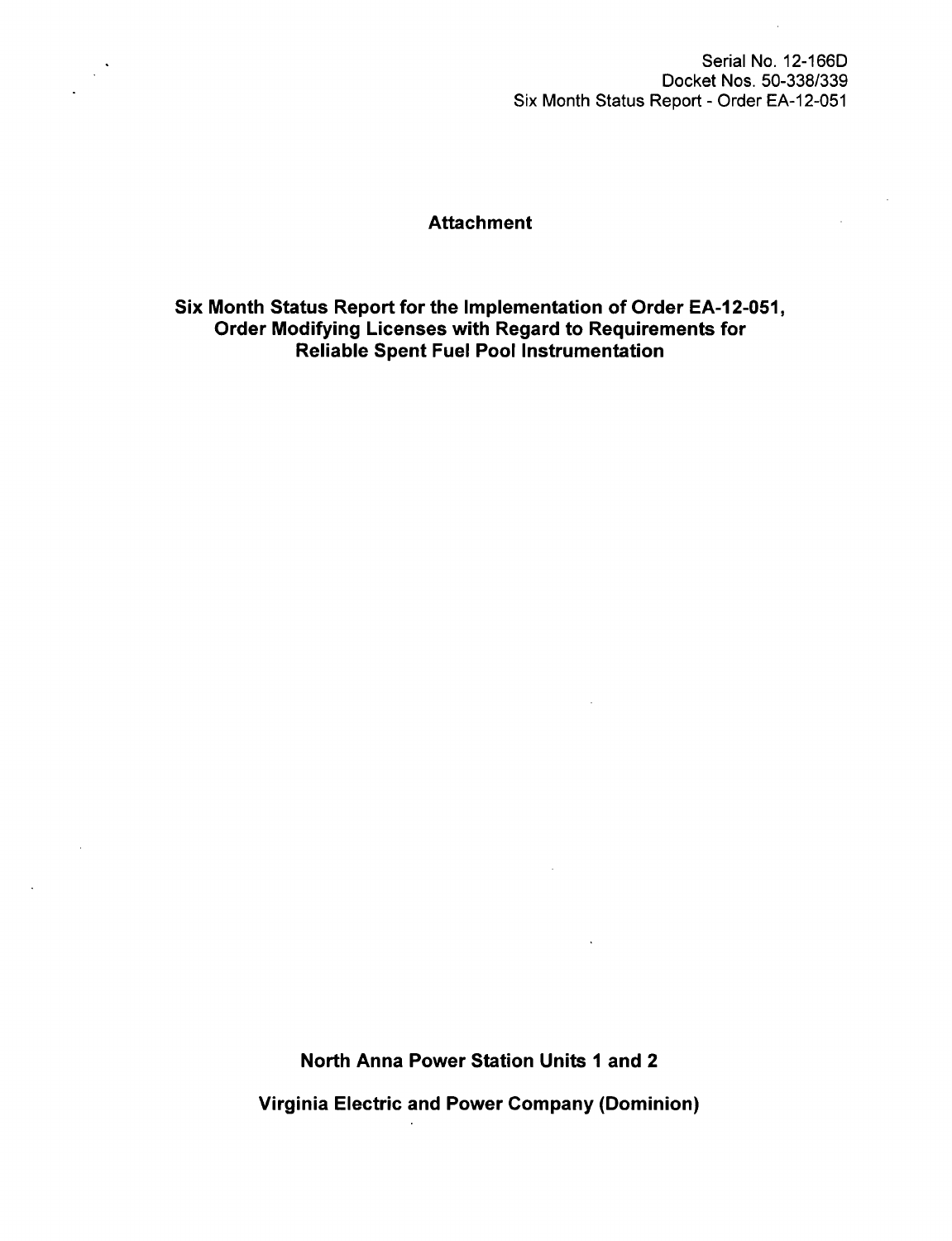### Six Month Status Report for the Implementation of Order **EA-12-051**

#### **1** Introduction

Dominion developed an Overall Integrated Plan (OIP) (Reference 1) documenting the requirements to install reliable spent fuel pool level instrumentation (SFP LI) in response to Order EA-12-051 (the Order) (Reference 2). This attachment provides an update of milestone accomplishments since submittal of the OIP including any changes to the compliance method, schedule, or need for relief/relaxation and the basis, if any.

### 2 Milestone Accomplishments

The following milestones have been completed since the development of the OIP and are current as of July 31, 2013.

- **"** Submit OIP
- **"** Commence Engineering and Design

### **3** Milestone Schedule Status

The following table provides an update to the milestone schedule supporting the OIP. This table provides the activity status of each item and the expected completion date noting any change. The target completion dates are subject to change as design and implementation details are developed.

| <b>Milestone</b>                                   | <b>Target</b><br><b>Completion Date</b> | <b>Activity</b><br><b>Status</b> | <b>Revised</b><br><b>Target</b><br><b>Completion</b><br><b>Date</b> |
|----------------------------------------------------|-----------------------------------------|----------------------------------|---------------------------------------------------------------------|
| Submit OIP                                         | February 2013                           | Complete                         |                                                                     |
| <b>Commence Engineering and Design</b>             | <b>March 2013</b>                       | Complete                         |                                                                     |
| <b>Complete Engineering and Design</b>             | September 2013                          | <b>Started</b>                   | December 2013                                                       |
| <b>Complete Procurement of SFP</b><br>Instruments  | December 2013                           | Started                          | May 2014                                                            |
| <b>Commence Installation of SFP</b><br>Instruments | March 2014                              | <b>Not Started</b>               |                                                                     |
| <b>Level Measurement System</b><br>Functional      | September 2014                          | <b>Not Started</b>               |                                                                     |

The revised milestone target completion dates do not impact the Order implementation date for North Anna Power Station.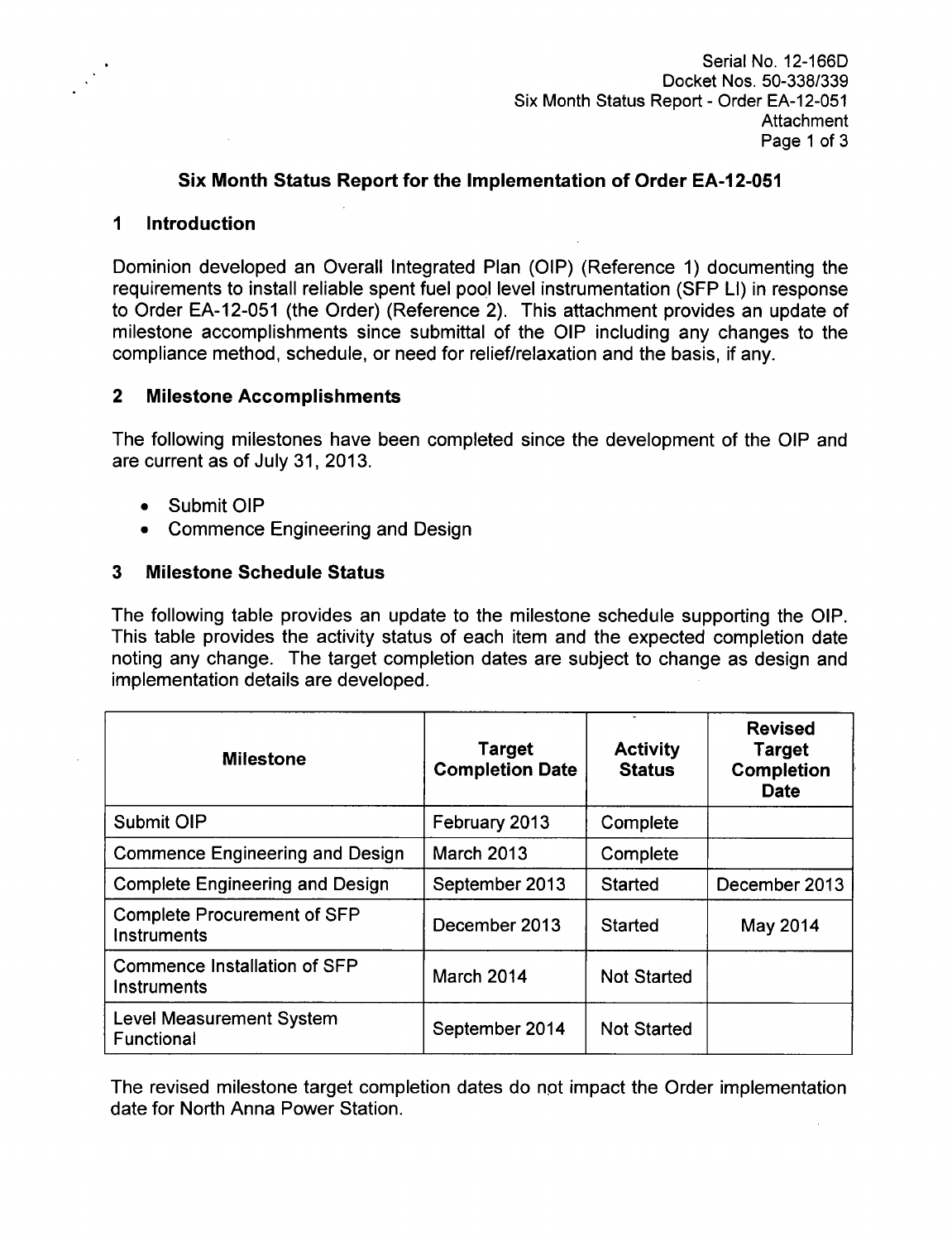# 4 Changes to Compliance Method

By letter dated February 28, 2013, Dominion provided an OIP to address reliable **SFP** LI at North Anna Power Station Units 1 and 2 as required by the Order (Reference 1). On May 28, 2013, Dr. V. Sreenivas, the NRC Project Manager for North Anna Power Station, provided a Request for Additional Information (RAI) in an email to Mr. David Heacock, President and Chief Nuclear Officer of Dominion, regarding the North Anna **SFP** LI system OIP. By letter dated July 2, 2013, Dominion submitted its response to the RAI (Reference 3).

The following are changes to the information provided in the North Anna OIP as supplemented by the North Anna RAI response. These changes do not alter Dominion's compliance method with NEI 12-02.

- a) The location of the display units provided in the RAI response was based on conceptual design information and indicated that the display units would be located in the Cable Spreading Room in the Service Building. The location indicated in the RAI response is being updated to indicate that the display units are now being relocated to within the boundary of the Main Control Room. Final design details are still scheduled to be completed by December 2013 (see Milestone status table, Section 3) and will be forwarded to the NRC in the February 2014 six month status update.
- b) The SFP LI system continues to utilize Guided Wave Radar technology; however, the level sensor manufacturer has changed. Accordingly, there are design and installation configuration differences from those originally indicated in the OIP and the RAI response. Further details of the probe design and installation will be available upon completion of the final design, scheduled to be completed by December 2013 (see Milestone status table, Section 3), and will be forwarded to the NRC in the February 2014 six month status update. Completion of procurement of the SFP instruments has been rescheduled to May 2014.
- c) As discussed in an August 6, 2013, teleconference between Dr. V. Sreenivas of the NRC and Ms. Margaret Earle of Dominion, the formal calculation performed to verify that adequate water level is available to support net positive suction head (NPSH) has been completed and independently reviewed. Results of the calculation confirm the Level **1** value of 286.6 feet specified in the RAI response is HIGHER than the minimum NPSH value of 284.4 feet (Reference 4).

## **5** Need for Relief/Relaxation and Basis for the Relief/Relaxation

Dominion expects to comply with the order implementation date and no relief/relaxation is required at this time.